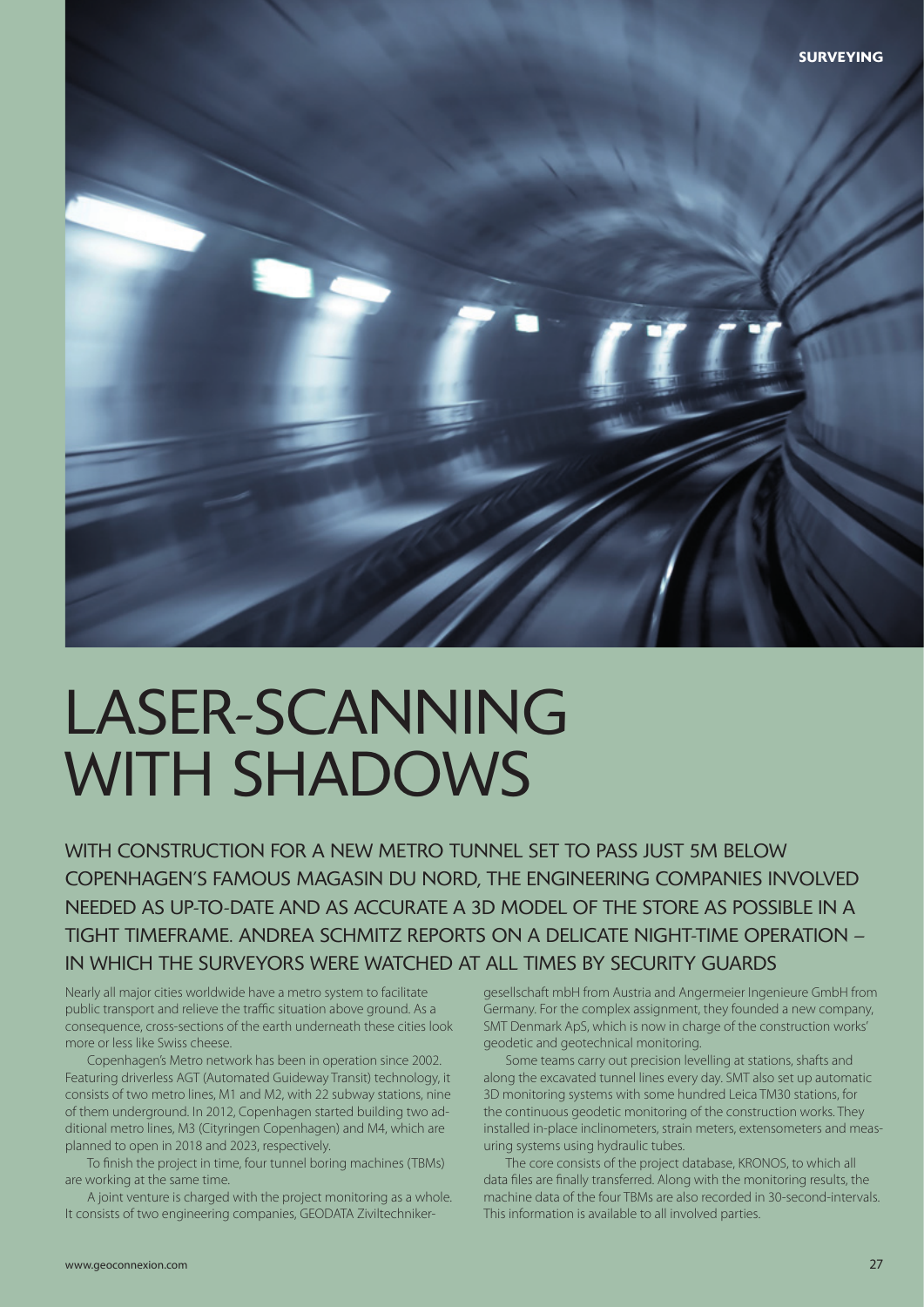

An aerial photo of the construction works for the new Metro station in Copenhagen near the Magasin du Nord. The store is at the top right of the photo



The Magasin du Nord in Copenhagen © Ricardo Esplana Babor/Shutterstock.com



The plan for where the scanners were to be used on the first floor. Each colour represents a different scanner



The building parts that were to be scanned are



The 3D model, with detailed views of the

#### **Down at the store**

All 17 of the new Cityringen stations are underground, as are the subway tunnels leading through Copenhagen's historic centre. As the result of a lack of space in the narrow streets, some of the underground tunnels even lie on top of each other, such as the new metro station Marmorkirken, at the famous 265-year-old marble church Frederikskirke.

Another of the city centre's historic buildings is the huge complex of the traditional department store Magasin du Nord. It was built in the neorenaissance style of the 19th century as one of the first department stores in Scandinavia, and its elegance and slightly bourgeois charm are still impressing.

The two new tunnels pass less than 5m right underneath Magasin du Nord. To create an accurate 3D model of the structure, it was decided to laser-scan the entire Magasin du Nord complex. This was necessary, because tunnel boring works with so little coverage requires even more detailed planning of the construction works and an estimation of possible deformations of the building structure. Original plans were hardly available or outdated, due to numerous modifications over the past decades, so the planning team needed to create a detailed geometry of the building.

Gross floor space of the complex was 47m<sup>2</sup> and consisted of a car park, an office building with a fast food restaurant and the department store itself.

SMT Denmark opted for a three-dimensional geodetic recording of the building. For the 3D laser-scanning project, they contracted one of Germany's major surveying companies, BKR Ingenieurbüro GmbH. Based in Wackersdorf. BKR has 12 years of laser scanning experience, not only in architecture but also in power plants and the chemical industry.

#### **Little time, huge obstacles**

"This has not been our first large laser scanning project, but it presented a big challenge," says Siegfried Bottek, CEO of BKR's laser scanning division. "Magasin du Nord's daily business could not be disturbed in any way or at any time. As a consequence, our engineers could only perform their tasks between 10pm and 8am. Suspended ceilings, covered walls and supports, and other decoration material that was in our way could not be opened, indicated in black **indicated in the scan panorama** on the first floor on the first floor on the first floor on the first floor on the first floor on the first floor on the first floor on the first floor on the first floor could therefore not be carried out in the usual order. All this had an extremely tight time frame – the project was to be finalised in no more than eight weeks."

Due to these restrictions, the following procedure was agreed on between BKR and SMT: first, all visible objects were recorded, with a 3D model subsequently being generated. Based on this model and the old construction plans, structural engineers defined the exact locations, where suspended ceilings, different floors **State and State and State and Science** and sheathings were to be The scan panorama of the basement

opened at a later stage. After the recording at the opened spots, the 3D model was completed with the new laser scanning data.

#### **Invisible work steps**

To record the complex's status using 3D laser scanning, BKR received high-precision points of reference within the complex, which were to be used to set up a control point network. These tasks, however, were only allowed between 6am and 10am, before the store opened its doors. Due to the store's façade, there were only a few possibilities to fix a control point: either through the entrance doors or through open windows on the top floor. Therefore, the storeys were connected using polygonal lines and controlled on the fifth floor from outside. There were deviations of less than 1cm.

The necessary markings in the interior had to be completely invisible to the customers. The stickers had to be transparent, with the same maximum diameter as a Danish crown (20.25mm). Therefore, a detailed documentation of the markers was even more important in order to find them again.



The 3D model of the store viewed from the northeast